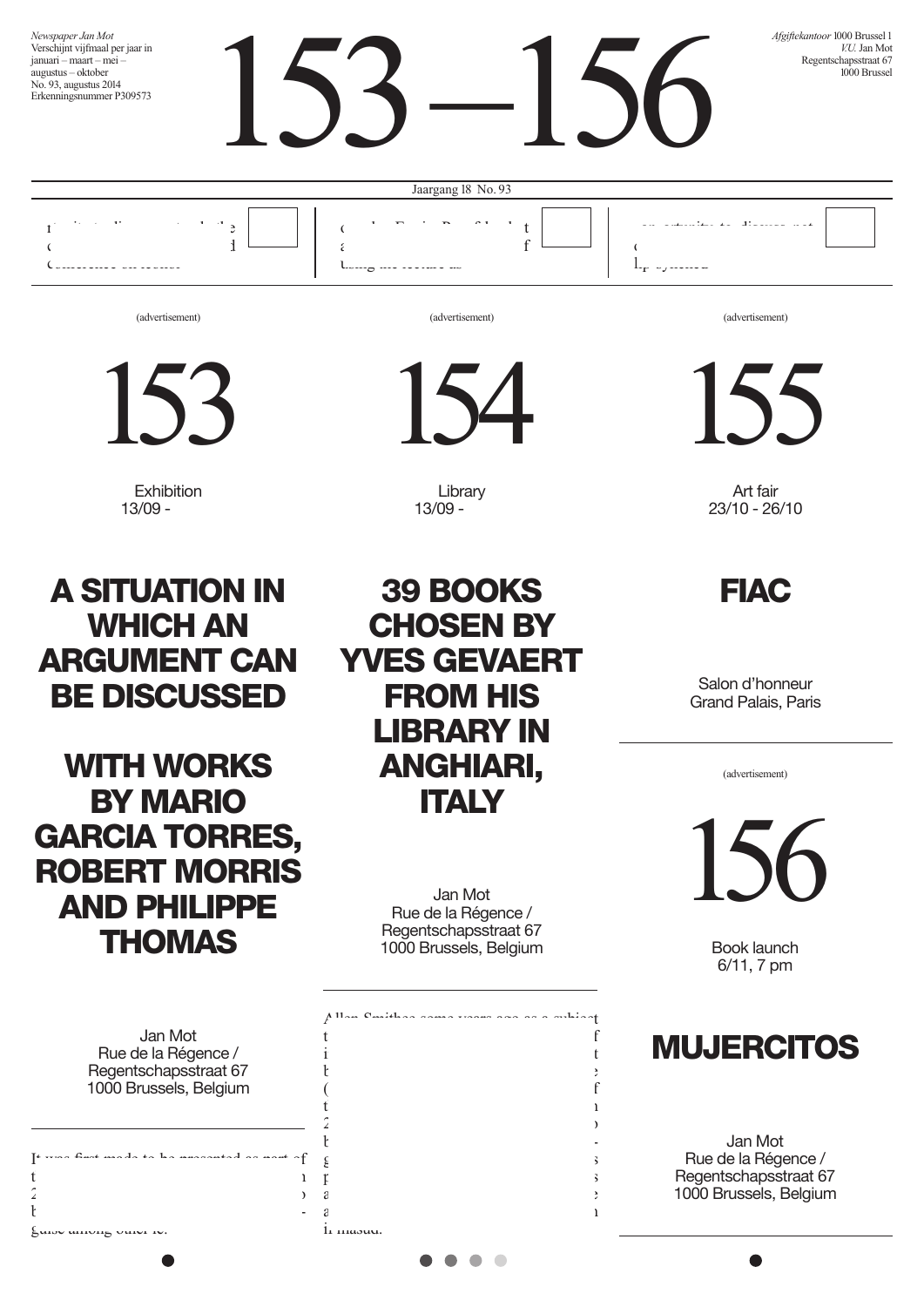### A situation in which an argument can be discussed

#### By **Mario Garcia Torres**

MEXICO DF, 19 AUG – For a couple of years, after completing an MFA program in Los Angeles, I helped to organize together with two artists colleagues, Nate Harrison and Hugo Hopping, what we called "a debate interval between academia, art institutions and individuals". ESL (Esthetics as a Second Language) was, in practical terms, a migratory series of one-day solo exhibitions that pretended to present, sometimes finished and sometimes unfinished works of art as an excuse to discuss them publicly. The desire to organize this came mainly from our longing for crit-classes. We had all been active, sometimes in more than one class concurrently at CalArts and found out that, once we had left the school, such situations didn't happen casually in the professional arena. Thanks to ESL we managed to debate the work of several artists, sometimes in the form of an organized debate with the artist, other times as a conversation between us and the artist while we hung and unhung the presentations. We pretended to use the case of the exhibition as a way to think about specific works and about the machinery that it needed to happen. It was indeed a certain interval as it didn't become an artist space, nor a crit-class, but a casually driven discussion, or a seriously taken chat over cheap beers.

All this came to my mind when I started to think with Jan Mot and Julia Wielgus about the idea of putting in consideration works that had to do with presenting ideas in public. What made works of art that rely on explaining ideas in public different than any other work of art? Or, would they be different from say, text based works? Did such type of works deserve a different structure than a regular exhibition format? It was the interest in creating a space to discuss ideas more actively than they normally are that brought us to a number of works that will be presented in this program. But, how is this different from say, a public conference program, we asked ourselves.

After some discussions it became clear, that even if it might look like a seminar, this should still be conceived as an exhibition. In it the time and function of often so-called educational programs would be blurred, and will conceive the gallery not solely as a space to exhibit works that might or might not spark a discussion. It is certainly not the first time that the gallery engages in such<br>activity. The program called Oral The program called *Oral Culture* which was organized in 2008-09 explored live oral works to be presented in the presence of an audience. It is in this spirit that we hope that *A situation in which an argument can be discussed* will create a platform for the continuation of previous discussions started in the old gallery space.

If for *Oral Culture* the re-presentation of a lecture originally given in 1953 in Brussels by John Cage became the kick start of the program, now the work *21.3* from 1964 by Robert Morris will become the key piece to begin the new project with. This work (in the second version filmed by Babette Mangolte in 1993) will



• For his upcoming solo show at the Hammer Museum in Los Angeles, opening in September this year, Mario Garcia Torres made a new documentation of *I am not a Flopper* (2007-2014). (Film still)

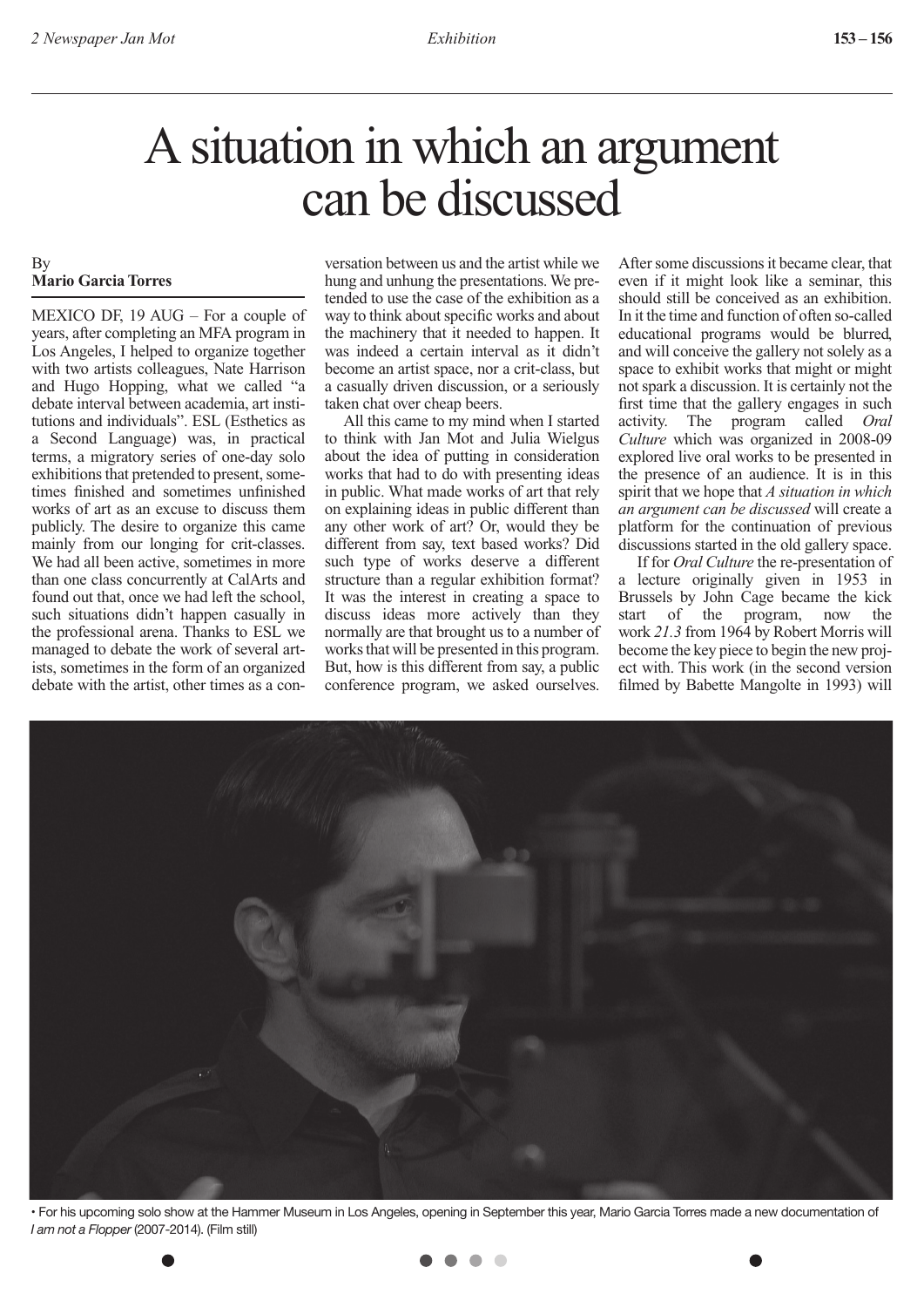give the opportunity to discuss not only the content of the lip-synched conference on iconology by Erwin Panofsky but also the different strategies of using the lecture as an artistic medium. If indeed the content of the speech in Morris' piece was no different from the Panofsky one, the artist's gesture brings a number of questions related to forms used on such medium.

These strategies came out when I started to think of the story of the film pseudonym Allen Smithee some years ago as a subject to deal with failure and new paradigms of invention. I knew that the work would not be successful if presented in a white space (it was first made to be presented as part of the Cartier Award at the Frieze Art Fair in 2007) since I wanted a pseudonym to become real, at least temporarily, and in disguise among other lectures from the event's public program. Hopefully his questions and gestures on stage might convince the audience that his prolific filmography, even if made by others, was to be reconsidered.

Years before, Philippe Thomas might have had himself similar interrogations while thinking about the work presented in the form of a lecture in 1987 at the Centre Pompidou in Paris. In it, the artist's own artistic identity and the actual format of the work are put at stake as they were blurred between being a spontaneous and a scripted (theater) play. The text by Emeline Jaret describes the work elsewhere in this newspaper in detail. The video of the lecture will be an essential part of this presentation.

In *A situation in which an argument can be discussed* the works, their scripts and their performances will be put on the table, and members of our community and friends will be invited on special occasions to react in one form or another to them, which hopefully will not create an interval but become part of the normal activities of the gallery.

 $S$ and a scripted (theater) play. The text by  $\mathbf{F}$  $i$  $\frac{1}{s}$ presentation. In *A situation in which an a*detail. The  $\mathbf v$  the lecture will be an essential part of the lecture will be an essential part of the lecture  $\mathbf v$ of this presentation. In *A situation in which an argument can b* discussed the works, the discussed the  $\mathbf i$  $t = \frac{1}{2}$  $\epsilon$  and friends of our community and friends of our community and friends of  $\epsilon$ will be invited on special occasions

### Philippe Thomas: Pour un art de société…

#### By **Émeline Jaret**

On March 23, 1987, Philippe Thomas gave a conference entitled *Pour un art de société. Une conférence de Philippe Thomas*, in the Centre Pompidou. It was a continuation of *manuscrit trouvé* (1981) and its German published version (1982): *Frage der Präsentation*. The latter then gave rise to a further article in the journal *Public* (1985), in which Michel Tournereau -- the collector who lent his signature to Philippe Thomas -- delivered a critical analysis of the text that had been published by the Berlin Museum für Kultur. At the end of the article, Tournereau put forth the hypothesis that the whole setup of *Frage der Präsentation* was devised by one and the same person and asked that he or she came forth to justify themselves. As a reaction to this summons, the Pompidou conference was announced and this is what was on the invitation card:

After Michel Tournereau who issued him a summons (in Public n. 3 - 1985). after the "Fictionnalisme" show that paid homage to him... Philippe Thomas will finally come out of the retreat that he seemed to have confined himself to... In and of itself, this public appearance is already an event.

The conference was thus presented as the dispelling of the mystery surrounding the identity of Philippe Thomas, but it ended up only making it all more confusing. In the program that was handed out at the entrance to the conference, it was now presented as a theater play:

March 23, 1987 / First representation of PHILIPPE THOMAS DÉCLINE SON IDENTITÉ / A piece of evidence in one act and three parts by DANIEL BOSSER / The cast / Philippe Thomas : the speaker / The audience member : Eric Duyckaerts / The audience : .................

The conference given by Philippe Thomas was largely made up of philosophical citations (by Frege, Lacoue-Labarthe, Kant, Platon, Heidegger, Wittgenstein, etc.), and took as a starting point Benjamin Buchloh's statement that "The essential feature of modernist art is to criticize itself from within." The themes it delved into were articulated around the equivalence of artistic presentation and discourse, and together, they questioned the propositional value of the artwork. As such, the conference continued on the argumentation that had begun in the preceding texts (*manuscrit trouvé, Frage der Präsentation, Philippe Thomas: sujet à discrétions ?*) and allowed Philippe Thomas to put a closure on the theoretical phase of his work, which had begun in 1981.

This is how the conference went: Philippe Thomas arrived after the audience had settled in, a background music was playing while he sat down behind a table facing the audience. After the music stopped and the audience lights turned off, he began reading from the notes on the table. During the talk, he made three breaks to mark the three parts (he drank a glass of water, he looked at his watch, and he took off his jacket). Towards the end of the third part, an audience member, played by Eric Duyckaerts, stopped him to ask a question and a discussion ensued. At the end of the conference, the music started playing again as the audience left the room. Outside, they were handed out a forty-page booklet entitled *Philippe Thomas décline son identité. Une pièce à conviction en 1 acte et 3 tableaux*, and signed Daniel Bosser -- the collector who lent his signature to Philippe Thomas.

Reading this text, the audience realized that they had just attended a theater performance, the whole script of which had been outlined in the booklet. Inside, the *Remarques sur la mise en scène*, attributed to Daniel Bosser, outlined every move of the speaker during the conference (the breaks he had to take, the glass of water, the watch, as well as the questions at the end and the interruption by the participant). The audience could then understand that their part had also been inscribed in the program that was handed out at the beginning of the event, and that the entire evening had been scripted out by Philippe Thomas.

Philippe Thomas gave this conference a second time at the musée de Grenoble one year later, on March 23, 1988; it was entitled « Philippe Thomas décline son identité ».

*Translation: Boris Belay*

 $\bullet\quad \bullet\quad \bullet$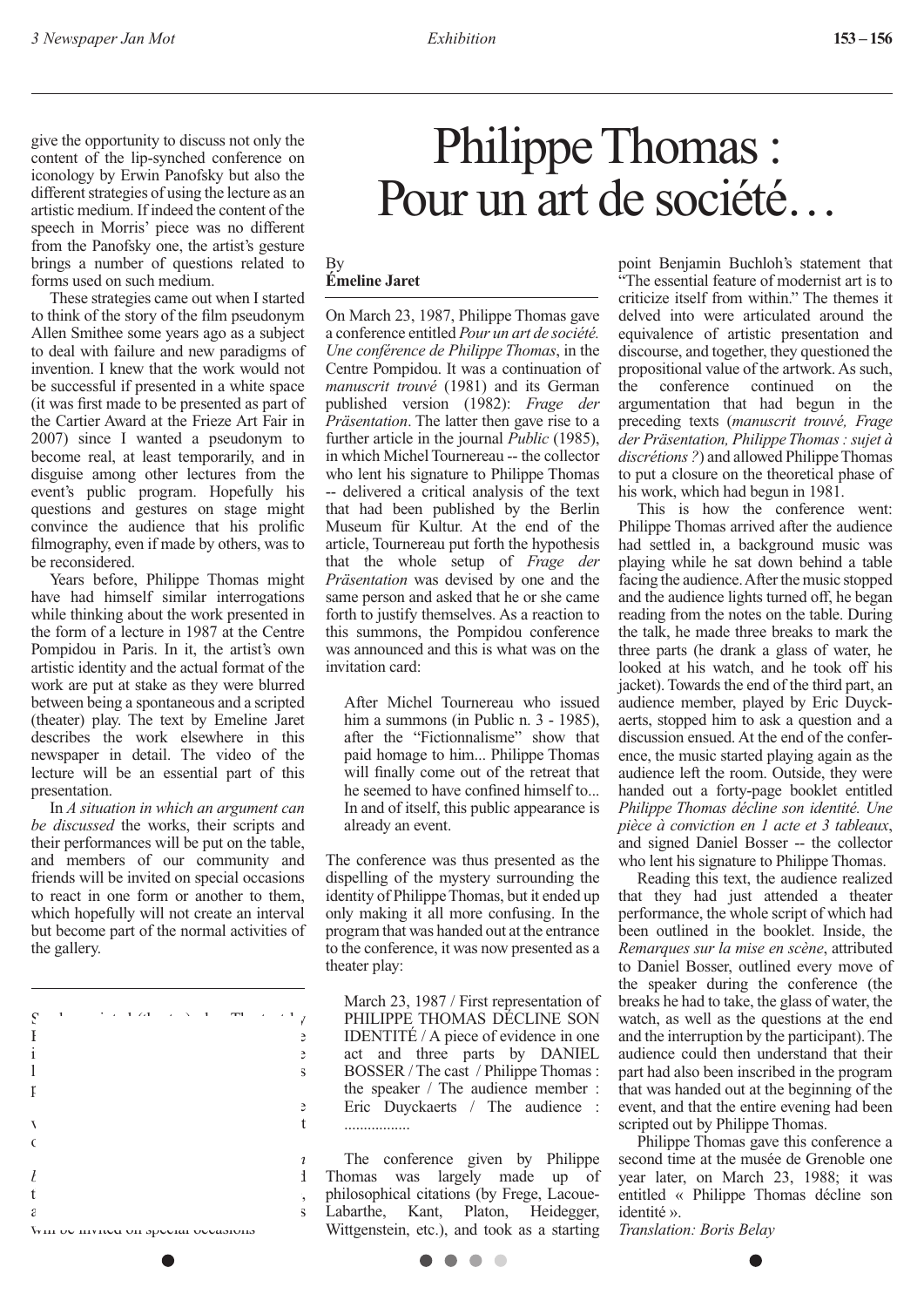# **Mujercitos**

MEXICO DF, 20 AUG – The book *Mujercitos* presents the photographs of highly sexualized subjects taking center stage within the images, reversing the power dynamics between the photographer and the photographed. Mujercitos are shown posing and smiling provocatively at the photographer of the definitive example of the nota roja periodical *Alarma*, published weekly in Mexico between 1963 - 1986. The term mujercitos was coined during the mid 1960s by Carlos Zamayoa, Alarma's editor-in-chief at the time and used as a synonym for "effeminate man," playing with the notion of gender through a grammatical feminization of the male subject by adding a comedic pun. The book argues that these photographs work as a site of resistance to and a subversion of many different forms of violence in Mexico.

*Susana Vargas, author of the book, will be present during the launch in the gallery on the 6th of November, 7 pm. A small selection of original Alarma magazines will be displayed. Susana Vargas is Doctor in Philosophy living in Mexico City and Montréal (CAN). The title of her PhD (Department of Art History and Communication Studies at McGill University) is* Alarma!: Mujercitos *performing gender in a pigmentocratic sociocultural system. She is currently a postdoctoral fellow at the Aesthetic Research Institute at the National Autonomous University of Mexico. Her book*  Mujercitos *is published by Editorial RM, Barcelona – Mexico DF, 2014. Introduction* 



*by Cuauhtémoc Medina.* • **Enrique Márquez**, *Es hombre, vive como mujer! Nací para amar chicos!* Alarma! July, 1, 40, 1970.

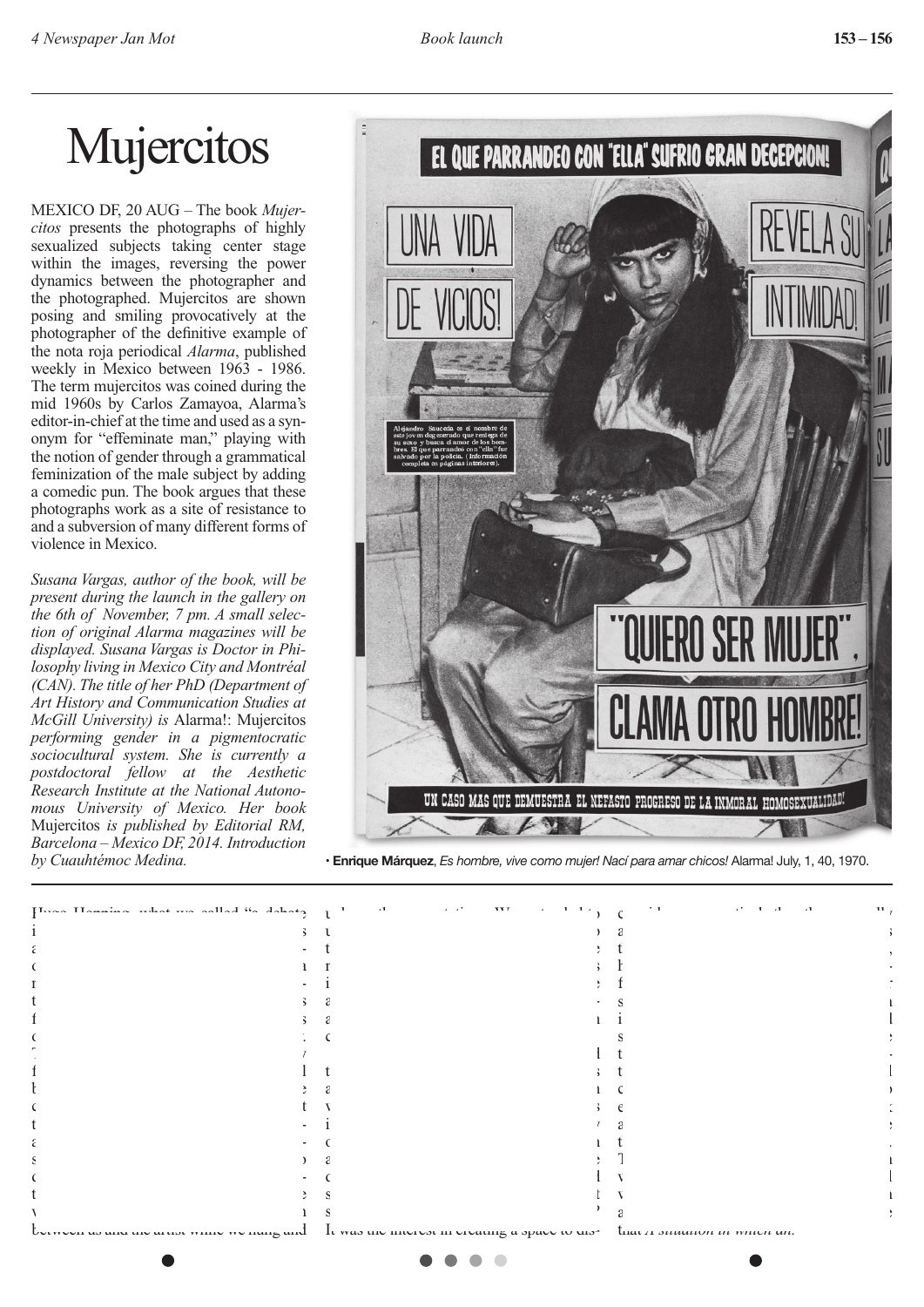# 39 books chosen by Yves Gevaert from his library in Anghiari, Italy

ACKERMAN, JAMES S., *Palladio*. Traduzione di Giuseppe Scattone, Torino, Piccola Biblioteca Einaudi, 1974.

[ANSELMO, GIOVANNI] in *Data*, Milano, febbraio 1972.

ARENDT, HANNAH, *Walter Benjamin 1892 – 1940*, Traduit de l'anglais par Agnès Oppenheimer-Faure et Patrick Lévy, Paris, Allia, 2007.

BATAILLE, GEORGES, *L'Azzurro del cielo*, Traduzione di Oreste del Buono, Milano, Silva editore, 1962.

BINSWANGER, LUDWIG / WARBURG, ABY, *La guérison infinie, Histoire clinique d'Aby Warburg*, Edition établie et annotée par Davide Stimilli, Postface de Chantal Marazia, Traduit par Maël Renouard et Martin Rueff, Paris, Rivages Poche, 2011.

BONNEFOY, YVES, *Un Rêve fait à Mantoue*, Paris, Mercure de France, 1967.

BURCKHARDT, JACOB, *De Cultuur der Renaissance in Italië*, Deel I en II, Utrecht / Antwerpen, Prisma-Boeken, 1960.

[CARDINALE, CLAUDIA / MORAVIA, ALBERTO] in *Randstad 2*, Amsterdam, De Bezige Bij, februari 1962.

CASANOVA, GIACOMO, *Histoire de ma fuite des prisons de la République de Venise*, Paris, Allia, 1999.

DE QUINCEY, THOMAS, *La toilette de la dame hébraïque en six tableaux*, Traduit de l'anglais par Eric Dayre, Paris, Le Promeneur, 1992.

DE WOLFE, IVOR, *The Italian Townscape*, Sketches and plans drawn by Kenneth Browne, Photographs by Ivy De Wolfe, London, The Architectural Press, 1963.

DIDI-HUBERMAN, GEORGES, *Survivance des lucioles*, Paris, Editions de Minuit, 2009.

FABRO, LUCIANO, *Vademecum*, Rotterdam, Museum Boijmans-van Beuningen, 1982.

[GIOTTO] *Assisi – 24 Affreschi di Giotto*, Assisi, Casa editrice Francescana, 2013.

JUDD, DONALD, *Some aspects of color in general and red and black in particular*, Sassenheim, Sikkens Foundation, 1993.

KOUNELLIS, JANNIS, *Catologo della mostra a Roma*, L'Attico, 1967.

LE CORBUSIER, *A cura di Giancarlo de Carlo*, Milano, Rosa e Ballo Editori, 1945.

JOYCE, JAMES, *Dedalus, Ritratto dell'artista da giovane*, Versione di Cesare Pavese. Torino, Frassinelli Tipografo Editore, 1942.

LE CORBUSIER, *Une petite maison*, [Les carnets de la recherché patiente, n°1], Zürich, Aux Editions Girsberger, 1954.

MACHIAVEL, *Le Prince*, Préface de Benito Mussolini, Paris, Helleu et Sergent, 1928.

MALAPARTE, CURZIO, *L'excursion*, Caen, Nous, 2012.

MALLARMÉ, STÉPHANE, *Divagations*, Préface de

Georges Perros, Paris, Le club français du livre, 1961.

MICHELUCCI, GIOVANNI *Brunelleschi mago*, A cura di Mario A. Toscano, Firenze, Tellini, 1972.

NODIER, CHARLES, *Franciscus Columna*, Préface de Patrick Mauriès, Paris, Le Promeneur, 2004.

OLSON, CHARLES, *Appelez-Moi Ismaël*, Un étude sur Melville, Traduit de l'anglais et préfacé par Thierry Gillyboeuf, Bordeaux, Prétexte Éditeur, 2013.

OVERBECK, FRANZ, *Souvenirs sur Friedrich Nietzsche*, Traduit de l'allemand par Jeanne Champeaux, Paris, Allia, 1999.

PALERMO, *Stoffbilder 1966- 1972*, Krefeld, Museum Haus Lange, 1978.

PAVESE, CESARE, *Poesie, Lavorare Stanca, Verrà la morte e avrà i tuoi occhi*, Prefazione di Massimo Mila, Torino, Einaudi Editore, 1962.

PAVESE, CESARE, *Werken is vermoeiend*, Vertaald, geannoteerd en van een nawoord voorzien door Frans Denissen en Leonard Nolens, Gent, Masereelfonds, 1984.

PLINE LE JEUNE, *Lettres, Tome III*, Livres VII – IX, Texte traduit par Anne-Marie Guillemin, Paris, Les Belles Lettres, 1928.

PERNATH, HUGUES C. – SNOEK, PAUL, *Soldatenbrieven*, Met een inleiding van Jan Walravens, Amsterdam / Antwerpen, De Bezige Bij / Uitgeverij Ontwikkeling, 1961.

 $\bullet\bullet\bullet$ 

RILKE, RAINER MARIA, *Elégies de Duino*, Texte français de Rainer Biemel, Paris, Georges Falaize, 1949.

QUILTER, HARRY, *Giotto*, London, Sampson Low-Marston, Searle & Rivington, 1880.

SIMMEL, GEORG, *Rome, Florence, Venise*, Traduit de l'allemand et postfacé par Christophe David, Paris, Éditions Allia, 1998.

SOLLERS, PHILIPPE, *La Divine Comédie*, Entretiens avec Benoît Chantre, Paris, Folio, 2002.

SUÉTONE, *Histoire des Douze Césars*, Avec des Notes et des Réflexions par J.F. de Laharpe, Paris, Samson fils, 1823.

TAINE, HIPPOLYTE, *Voyage en Italie*, Tomes I et II, Paris, Hachette, 1880.

TALAMONA, MARIDA, *Casa Malaparte*, Presentazione di Giorgio Cucci, Milano, Clup, 1991.

WITTING, FELIX, *Piero dei Franceschi*, Eine Kunsthistorische Studie, Strassburg, Heitz, 1898.

**Some books and catalogues published or edited by Yves Gevaert will also be available for consultation at the gallery.**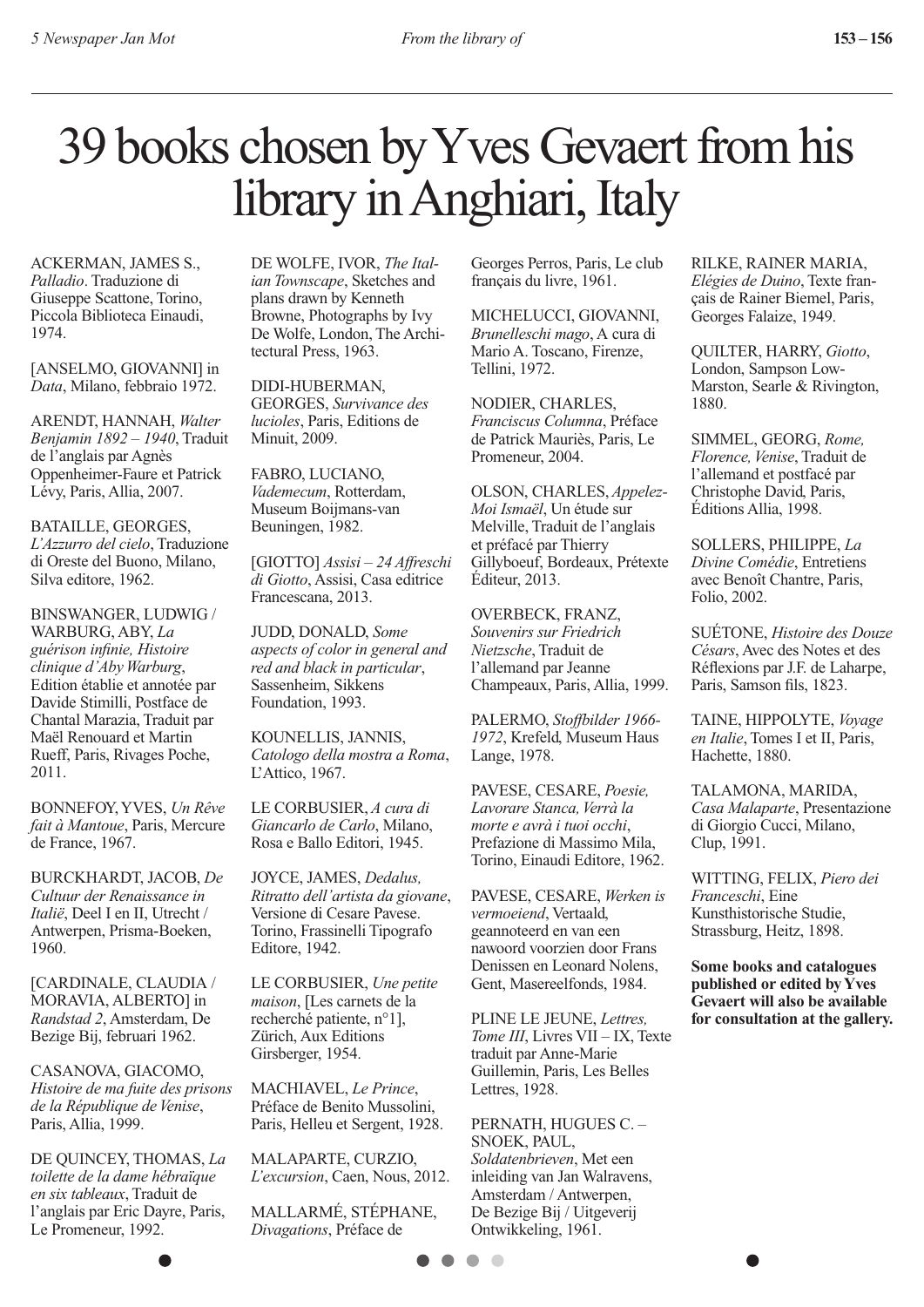### Letter to the editor

By **Susana Vargas**

### Montreal, 29 July –

Dear Jan,

I recently learned that according to social scientists, two-thirds of conversation is taken up with gossip. That means that in more than half of the conversations we engage in with colleagues, or friends and family, we chat about what we heard, know or think about somebody else's work, emotions or personal life.

I like to think we are above gossiping. Isn't sharing the latest news about someone's life and personal thoughts really more like "catching up"? Apparently not. That is what gossip is about and contrary to what many might think, it is not only part of Latin American culture. In fact much of the art world is dominated by gossip. Scientists also explain how gossip not only consolidates social bonds, but most importantly, has considerable power to affect status and opinion in society. This so-called low form of communication informs most of the exchanges we have with friends, colleagues and family and so defines much of what we are.

Despite these scientific evidence, gossip is not considered a real form of communication. It's not valid or respectable. From Heidegger, we think that gossiping is "perverting the act of disclosing the truth". We think that we don't gossip when we talk about something or someone we don't know. And we think we don't gossip when we don't have malicious intentions. Gossip is malicious but idle talk is just making conversation. There is an inadvertent moralistic attitude toward gossip.

Patricia Meyer Spacks (1985), who wrote an entire book about gossip, attributes this moralistic narrowness to eighteenthcentury responses to the new genre of the novel. Many commentators generated anxiety about the emergence of the novel, believing that a novel would contaminate women and adolescents. They believed that a novel should only be about virtue and instruct about virtue. Novels, like gossip, generate anxiety due to its power to manipulate, to influence and to affect a person's reputation. One of the definitions of gossip in the Oxford English Dictionary refers to 'a person, mostly a woman, of light and trifling character, esp. one who delights in idle talk; a newsmonger, a tattler'.

Gossip has been considered a superficial form of interaction because of its association with women. It wasn't until the nineteenth century, according to the same dictionary, that the term started to designate a mode of conversation rather than a kind of person: "idle talk, trifling or groundless rumour, tittle-tattle."

The nature of gossip seems erratic and unpredictable. The idea of gossip brings up paranoia. The notion of a rumour being spread produces an unmeasurable threat to reputation, with no control to counter the circulation of such slander.

It doesn't matter how much we don't like this idle talk and rumouring, gossip is part of our culture and heavily influences our opinions we have on people, from celebrities to politicians, from artists to their art practices. Although, as gossip dies away, it leaves traces that escape testimonials. Gossip has social value, it serves political and personal purposes. Gossip is a 'catalyst of social process.'

For instance, take the history of peripheral sexualities in Mexico. The story goes like this: November 17, 1901 in the street of La Paz downtown Mexico City, after neighbours' complaints of a scandal, police raided a private party at 3am. In this party 42 male attendants were having the time of their life, dancing away. Police detained only 19 of them, those men dressed mostly in female attire. The description of their crime in newspapers was "imagined or embellished police gossip", according to Carlos Monsiváis.

Only those wearing: "skirts, expensive perfumes, curly-haired wigs, fake hips and breasts, earrings, embroidered slippers, makeup of white or gaudy colours, flats with embroidered stockings, fans, and short silk dresses fitted to the body with corsets" were detained and sent to police station. Their gender transgression was equated with homosexuality. The law in Mexico doesn't prohibit homosexuality, as Mexico followed the Napoleonic code at the time. Their crime was officially "against the order of families, public morality or good habits". Those dressed in women's clothing were sent to Yucatan, a province in the south of Mexico, to work with the military. Their punishment: learn to be a man.

The next day, news reports changed their story: there were not 42 who attended the private dance party, there were only 41. The gossip? One vanished and escaped police

. . . .

detention, producing the shift from 42 to 41. He, who was able to buy his liberty, was Ignacio de la Torre, the son in law of the dictator at the time, Porfirio Diaz. The event has now gone down in history as El Baile de la Redada de los 41 ("the raid of the ball of the 41").

Lithographer Guadalupe Posada, internationally known for La Catrina (the Mexican representation of the female figure of death), made a sarcastic lithograph entitled "Aquí vienen los maricones muy chulos y coquetones". This lithograph depicted the attendants wearing skirts, wigs, earrings but also moustaches. The number 41 has become, according to Robert Buffington (2000), the number of abjection. Through the 1950s in Mexico, the phrase that still circulated was: "de la Redada de los 41 te salvaste manita. Del infierno todavía no" ("You may have been saved from the Redada of the 41, sister. But not yet from hell"). Luis Buñuel, the wellknown Spanish filmmaker who lived and worked in Mexico, wrote in his memoirs in 1946 of a shocking newspaper story in which a man was killed after inquiring for Señor Sánchez at a certain street number 41. The most shocking part of the story, for Buñuel, was that the article's tone made it seem as if it was perfectly appropriate to kill a man over the number 41.

I grew up knowing that a man turning 41 would never pronounce that number. He instead said "40 bis" or "zafo" ("not me"), as if by not pronouncing the number 41, he was confirming his very heterosexual subjectivity. Over time there have been many different bars in downtown Mexico City called 41, 14 or 42. Today, the number 41, or its different variations, continues to signify a threat to masculine and heterosexual subjectivity, and to embody signifiers and innuendos concerning male effeminacy and homosexuality.

The line between history and gossip is a tricky one. In fact, much of the knowledge about peripheral sexualities throughout history is made up mostly of gossip narratives. These unverifiable forms of knowledge have had a determinant social function in art history. Gavin Butt in "Between You and Me: Queer Disclosures in the New York Art World" (Duke University Press, 2005) argues for the importance of gossip for the study of art history. After looking at 1950s scandal magazines, the (sexual) memoirs, and the frequently retrospective artist's interviews, Butt adds gossip to the category of 'evidence' and 'hard facts' to demonstrate how gossip has 'world-making' powers.

Gossip about artists' sexual orientation, from friends and colleagues has been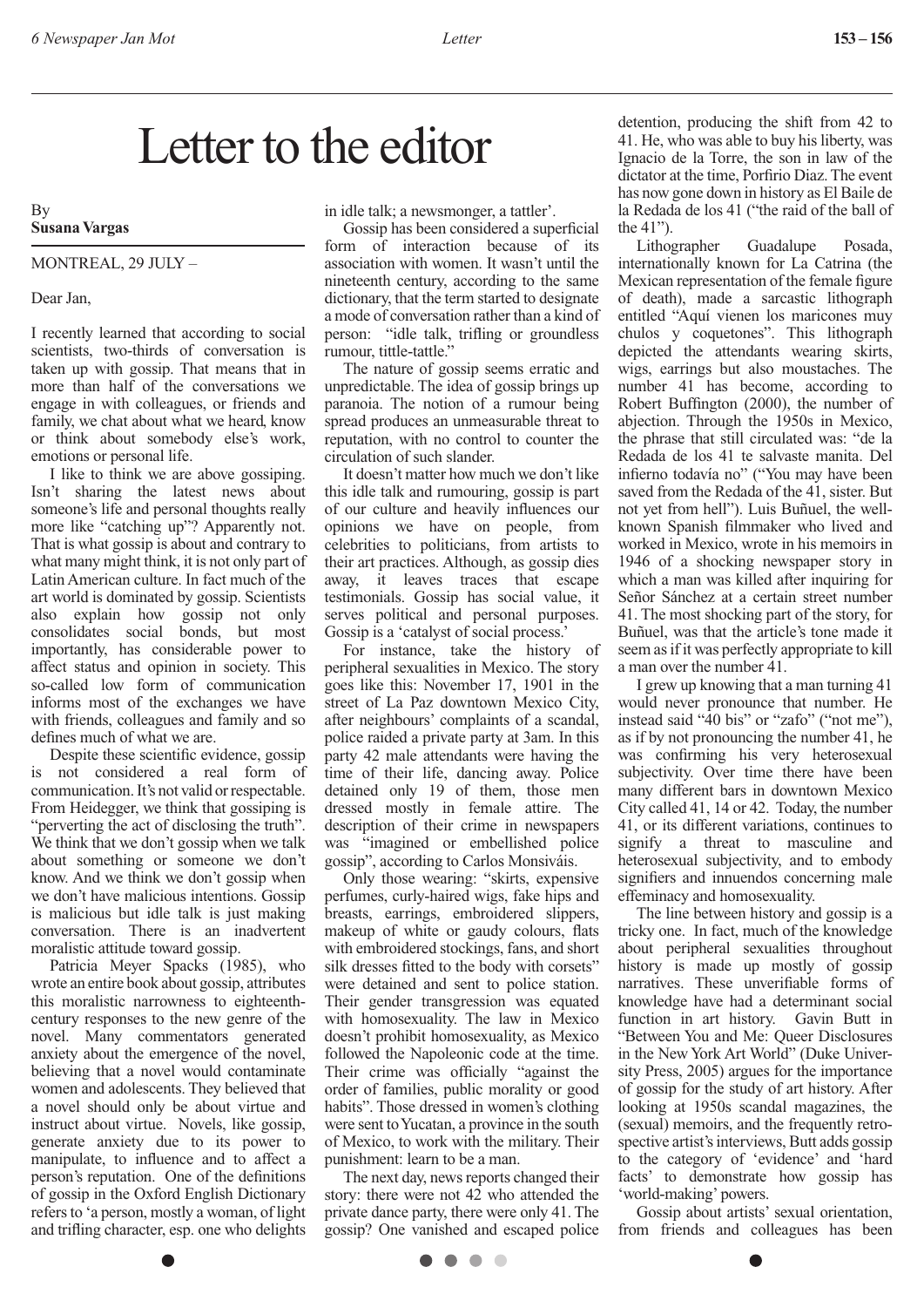disregarded from art history seeming petty, silly and not serious. However, Butt draws on Caravaggio's and Michelangelo's homosexuality from which contemporary American artists such as Warhol and Rivers could identify and acquire a sense of belonging to a community. Butt shows how, for example, malicious gossip by praised homosexual artists Robert Rauschenberg and Jasper Johns excluded Andy Warhol from the art scene during the early sixties. Then, Butt recounts, Andy Warhol emerged into an "asexual celebrity". This figure of the asexual celebrity, due to numerous gossips, is much what constituted Warhol's success.

Yes, gossip has a very unstable relationship to the truth, but it's difficult to continue to act as if art history was and still is not all subjective and influenced by gossip. To understand how gossip affects social bonds, exchanges, communities and art history, that is, to acknowledge gossip's "world making power" is to use it to our advantage.

I hear that Jan Mot's new gallery space bears traces of novels and gossip, hints of a place where in the past literary artistic materials lived.

### In Brief

For the second contribution in the series of *From the library of…* we invited the Belgian publisher and curator Yves Gevaert. See also page 5. On this occasion the books selected by Marja Bloem from the library of Seth Siegelaub / Egress Foundation Amsterdam and shown earlier this year in the former gallery space, will again be available for consultation. With sincere thanks to Marja Bloem for the extended loan.

The Guggenheim Museum in New York City acquired two video works: **David Lamelas**' *The Dictator* (with Hildegarde Duane) (1978) and **Mario Garcia Torres**' *Carta Abierta a Dr. Atl*. (Open Letter to Dr. Atl) (2005).

The discussion by **Ian Wilson** which took place in May 2013 at the Kunstverein in Graz entered the collection of the Kunstverein.



• On the 24th of September **David Lamelas** will join Barry Barker, Marlis Grüterich, Jan Dibbets and Lynda Morris for a conference at the Herbert Foundation in Ghent (BE). The conference is organized in the context of Foundation's current exhibition *Genuine Conceptualism* curated by Lynda Morris (until 8/11). For more information see www.herbertfoundation.org. (Exhibition view © Herbert Foundation / Philippe De Gobert).



# Agenda

#### **Sven Augustijnen**

*Spectres*, Camera Austria, Graz (AT), 05/06 - 07/09 (solo); *OUT OF THE BLUE, a sense of public-mindedness*, National Kosovo, 09/07 - 03/09; *Hunting and Collecting*, Oostende 03/08 - 21/09; *Spectres*, National Gallery of Kosovo, Pristina, 05/09 (screening); Spectres,<br>Musée National de Lubumbashi, Lubumbashi, Lubumbashi (CD), 19/09 (screening); *Johan, François*, CRAC Alsace, Altkirch (FR), 21/09 (screening); *Spectres*, Annandale-on-Hudson (US), 17/10 - 09/11 (solo); *Festival International du Film*, La Roche sur Yon (FR), 19/10 (screening)

#### **Pierre Bismuth**

*In Situ Project*, Kunsthalle Wien, Vienna, 19/02 - 15/09; *Within/Beyond Borders. Art from the EIB'S Collection*, Banco de Portugal - Largo de S. Julião, Lisbon, 16/05 - 04/09; *DER LEONE HAVE SEPT CABEÇAS*, CRAC Alsace, Altkirch (FR), 19/06 - 21/09; *A Simple Plan*, Villa T.D.R., Kruiskerke (BE), 30/08 - 20/09; *Pierre Bismuth*, Musée Régional contemporain Sérignan (FR), 16/11 - 11/02 (solo)

#### **Manon de Boer**

*SCORE*, MARCO, Museo de Arte Contemporánea de Vigo, Vigo (ES), 11/07 - 11/01; *Videonale "30 years - 30 voices*", Bonner Kunstverein Bonn (DE), 23/08 - 10/10; *sequenza*, Film Festival, Split (HR), 13/09 - 20/09 (screening); *Resonating Surfaces*, Cinematek Brussel, 19/09 (screening); *Festival International du Film*, La Roche sur Yon (FR), 18/10 - 19/10 (screenings & talk )

#### **Rineke Dijkstra**

*I Love Holland. Dutch Post-War Art*, Stedelijk Museum Schiedam, Schiedam (NL), 21/09 - 06/09; *Conversation Piece VI*, Frans Halsmuseum, Haarlem (NL), 28/05 - 21/09 (solo); *Manifesta 10*, Saint Petersburg (RU), 28/06 - 31/10; *Rineke Dijkstra and Thomas Struth: See•ing*, Henry Art Gallery, Seattle (US), 19/07 - 07/09

#### **Mario Garcia Torres**

*La disparition des lucioles*, Collection Lambert Avignon (FR) 18/05 - 25/11; *Under The Same Sun. Art From Latin America Today*, Solomon R. Guggenheim Museum, New York City (US), 13/06 - 01/10; *New Ways of Doing Nothing*,